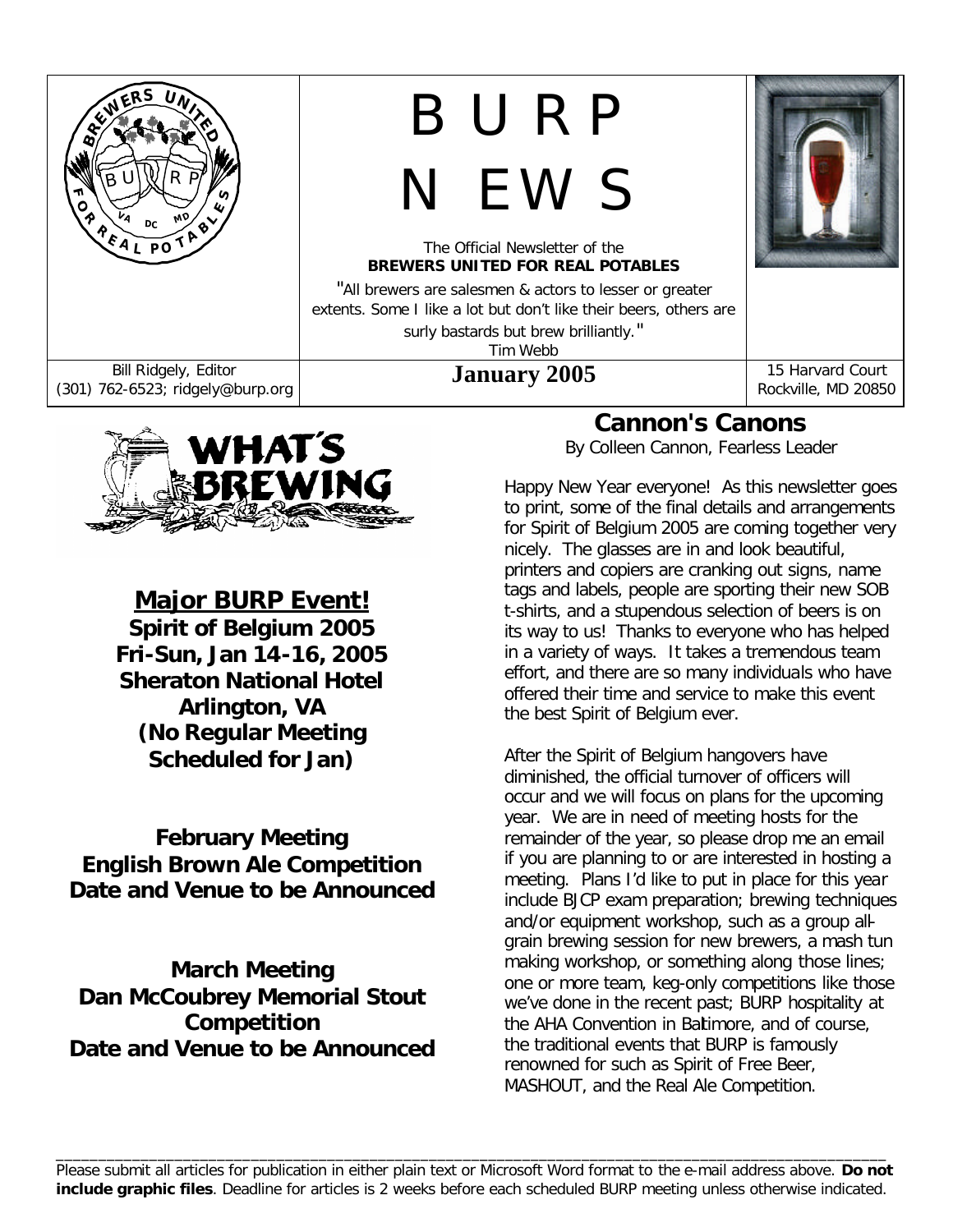The BURP officers are interested in soliciting your input on club priorities and activities, so I've put together a survey to find out more about your interests in BURP. The survey will be accessible to BURP members via URL and burplist. There will not be a link to it on the BURP home page. I'm interested in hearing from members (or prospective members) only.

Lastly, the new officers and I want to thank **Rick Garvin** and the other outgoing officers for their very capable and responsible stewardship of the club for the past year (or two). Stepping in for them is a lot easier knowing that we're taking over such a well-run club.

Happy brewing,

### Colleen



# **Spirit of Belgium 2005 – A Celebration of Belgian and Belgian-Style Beers**

- **Dates:** January 14-January 16 Martin Luther King weekend
- **Venue:** Sheraton National Hotel 900 S. Orme Street Arlington, VA 22204 (Special rate for SOB attendees – Call 703-521-1900 for reservations)

**Web Site:** http://burp.org/events/sob/2005/index.html

**Cost:** \$175 – Full conference – All events \$75 – Saturday only registration - Includes technical sessions and Belgian beer reception \$120 - Sunday only registration – Includes technical sessions, Belgian-style beer reception and the Belgian banquet \$25 - Sunday's Belgian-style beer reception – 4PM-6PM

\$75 - Sunday's Belgian banquet – 7PM-10PM

Last minute registrations can be made using PayPal on the SOB V website.

# **Spirit of Belgium Event Schedule**

### **Friday January 14**

- Registration and welcome reception featuring 16 homebrewed Belgian-style beers 7PM-9PM Galaxy Ballroom
- After-Hours Hospitality After the end of festivities each night. Watch for announcements before and during the event.

### **Saturday January 15**

- Spirit of Belgium homebrew competition closed to the public! 8AM-12:30PM Cavalier Ballroom
- Technical Sessions 1PM-5PM North Ballroom
	- o Keynote Speaker
		- ß Tim Webb Author of "LambicLand" and CAMRA's "Good Beer Guide to Belgium & Holland"
	- o Artisanal Belgian Brewing
		- ß Jean-Louis Dits Brewer, La Brasserie à Vapeur - Pipaix, Belgium
	- o From Roeselare to Fort Collins A Belgian Brewer's Journey
		- Peter Bouckaert Brewer, New Belgium Brewing Company - Fort Collins, Colorado
		- $\blacksquare$  Virtual Tour of Belgium A Beer Tourists Primer
		- ß Moderated by Andy Anderson, BURP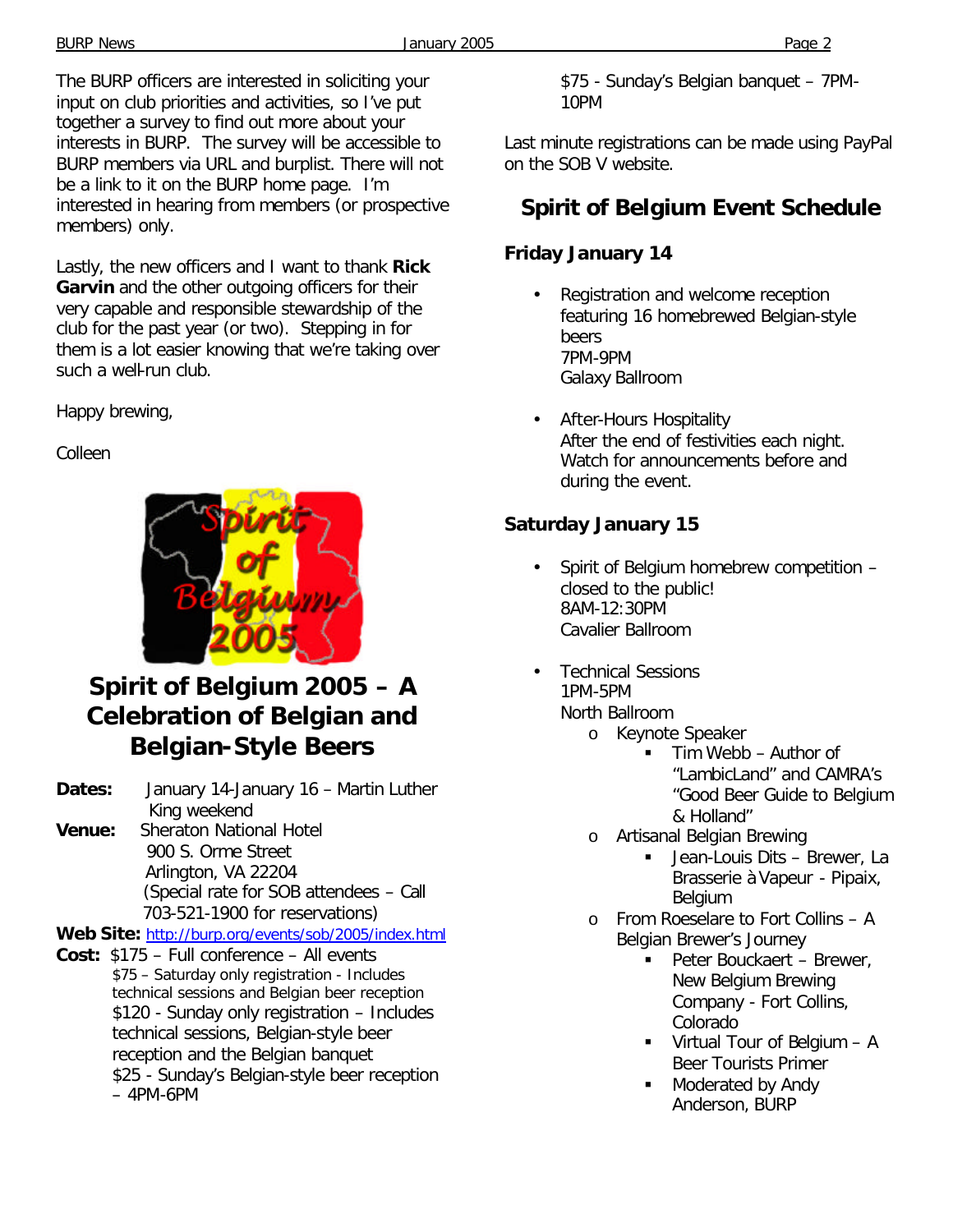- **When to go, Where to go,** Where to stay, Transportation, Language and the Beers that should not be missed
- **Moderated by Andy Anderson** BURP's own savvy traveler
- **•** Chuck Cook Prolific beer author and intensive Belgophile fresh from a Belgian Beer press tour that included a rare behind the scenes tour of Brouwerij Westvleteren
- **BEAD Jamie Langlie Frequent** Belgium traveler and beer festival groupie, likes to ride her bike to the breweries
- **Craig Somers Lover of** Belgium, Belgian cafes and Belgian beer and frequent organizer of informal Belgian beer tours, always has the most amazing maps
- Belgian Beer Reception 6PM-8PM Cavalier Ballroom and Grand Foyer

### **Sunday January 16**

- Technical Sessions 12PM-3PM North Ballroom
	- o Brewing Belgian-Style Beer in America Commercially
		- **Moderated by Bill Madden -**Founders Brewing Company - Alexandria, Virginia
		- Tomme Arthur Pizza Port Solana Beach, California
		- Rob Tod Allagash Brewing Company – Portland, Maine
		- ß Phil Markowski Southampton Publick House - Southampton New York
		- **Peter Bouckaert New** Belgium Brewing Company - Fort Collins, Colorado
	- o Microbiology of Lambic-style Beer
		- **Dave Logsdon Wyeast** Laboratories - Odell, Oregon
- o Microbiology of Trappist & Abbeystyle Beer
	- $\blacksquare$  Chris White White Labs San Diego, California
- o Brewing and Enjoying Belgian-Style Beer
	- ß Moderated by Ray Daniels Director of Publications for the Brewers Association
	- ß Phil Markowski Brewers Publications Author of "Farmhouse Ales: Culture and Craftsmanship in the Belgian Tradition" and Brewer, Southampton Publick House – Southampton, NY
	- ß Jeff Sparrow Brewers Publications Author of "Wild Brews: Beer Beyond The Influence Of Brewers Yeast" to be released Spring 2005, Homebrewer and Chicago Beer Society Belgian Beer Hoarding Guy
	- ß Stan Hieronymus– Brewers Publications Author of "Working Title: Monk Beer and Golden Strong Ale" to be released Fall 2005, Homebrewer and Author
- Belgian-Style Beer Reception 4PM-6PM Cavalier Ballroom and Grand Foyer
- Belgian Banquet 7PM-10PM North Ballroom
	- o Five course Belgian banquet with beer pairings
	- o Interpreted beer tastings with our special speakers
	- o Dave Alexander of RFD and Brickskeller on his induction into the Confederation of Belgian Brewers and receiving the Chevalerie du Fourquet des Brasseurs (The Knighthood of the Brewers' Mashstaff)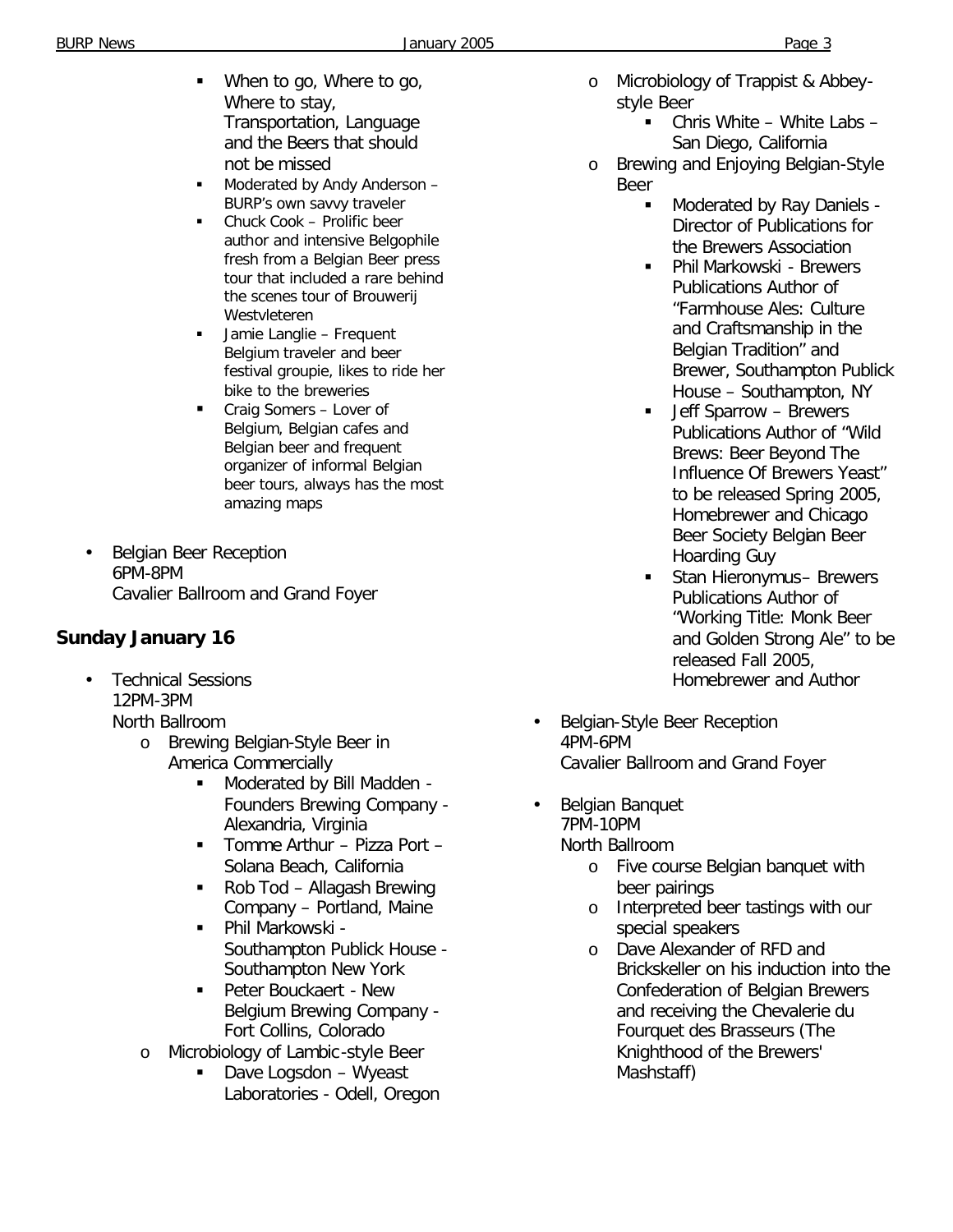## **Bon Appetit und Gut Bier**

(And Other Tidbits of the Holiday Meeting and Banquet) *By Jim Hanson*

A Holiday Meeting on a Friday night - **Brilliant! T**hat's what nearly 60 BURPers thought of the gathering at McCathran Hall on December 17th. Although the concept of not having to work the next day for many people was very refreshing, even more vibrant were the surroundings of McCathran Hall itself, an octagonal wooden structure located in the historic community of Washington Grove, MD. The Hall, with its classic New England architecture, garnered an atmosphere of nostalgia befitting the season. And that was before the club members further enhanced those surroundings with the exquisite congregation of food and drink.

**THE FOOD -** while not trying to break down anyone's New Years Resolution to count calories, I'm most compelled to highlight some of the distinctive culinary delights, such as: Pork Tenderloin simmered in a 1991 Samichlaus, prepared by **Bill Ridgely & Wendy Aaronson**; Venison Tips with Mushrooms in a Stout sauce, courtesy of **Chuck Popenoe**; Curried Beef Vindaloo with a touch of Victory Festbier by **Jim Busch**; **Keith Chamberlin's** Beef Stew, and **Pete Ryba's** Baked Jalapeno Poppers wrapped in Bacon.

**THE BEER -** Plenty of Victory's Hop Wallop on hand, a delightful Imperial IPA, and an amazing array of different styles consistent with the beers usually assembled at the Holiday Banquet. This included the anticipation of what's to come at the Spirit of Belgium. Rounding out the selection were the seven entries for the Winter Warmer People's Choice Competition. The favorites were:

3<sup>rd</sup> Place - **Kris Featheringham's** Spiced Holiday Beer

2<sup>nd</sup> Place - **Mel Thompson's** English Winter Warmer

The People's Choice - (1<sup>st</sup> Place) - **Rick Garvin & Christine Johnbrier's** Winter Brew

Thanks to all those who contributed food and beer to the event, and special thanks to **Pete Ryba** for making this wonderful venue available to us.

**THE ANNUAL MEETING** - While this portion of the evening is considered vital to recognizing the events of the past year and those members who make it all possible, it is always conducted with a sense of humor and good natured ribbing of those involved. Although the colorful anecdotes won't be revealed here (in order to protect the innocent!?), the players involved will be. First up was **Mel Thompson**, Co-Minister of Culture, who, after announcing the results of the Winter Warmer Competition, recognized **Alison Skeel** for her endless devotion in assisting with competitions and generally helping in any way possible. **Jamie**  Langlie was recognized for judging in every club homebrew competition this past year, and **Ty Ming** was awarded for his enthusiasm as a new brewer, entering most of the competitions as well as volunteering to judge in many of them.

Next up was our outgoing (both in personality and end of tenure) Fearless Leader, **Rick Garvin**, who recognized the contributions of the Club Officers for 2004 and then welcomed the newly-elected officers - Co-Ministers of Culture **Mark Hogenmiller & Bud Hensgen,** Minister of Finance **Dan Fapp**, and President and Fearless Leader **Colleen Cannon**. Colleen then quickly assumed her role and told the membership everything they wanted to hear: "1) that BURP is by all accounts the PREMIER homebrew club in the U.S., 2) as an organization with longstanding ties and friendship bonds, that we are all going to look out for one another, and 3) WE ARE ALL GOING TO HAVE A LOT OF FUN!!! From what I have noticed over the past few years, I believe Colleen is correct and accurate on all counts.

**HOW ABOUT THOSE HOSTS** - Rick paid due tribute and recognition to those members who are the cornerstone of BURP camaraderie, the hosts who provide sanctuary and hospitality for the BURP monthly meetings. Rick then paid special ecognition to the following members for exemplary ontributions: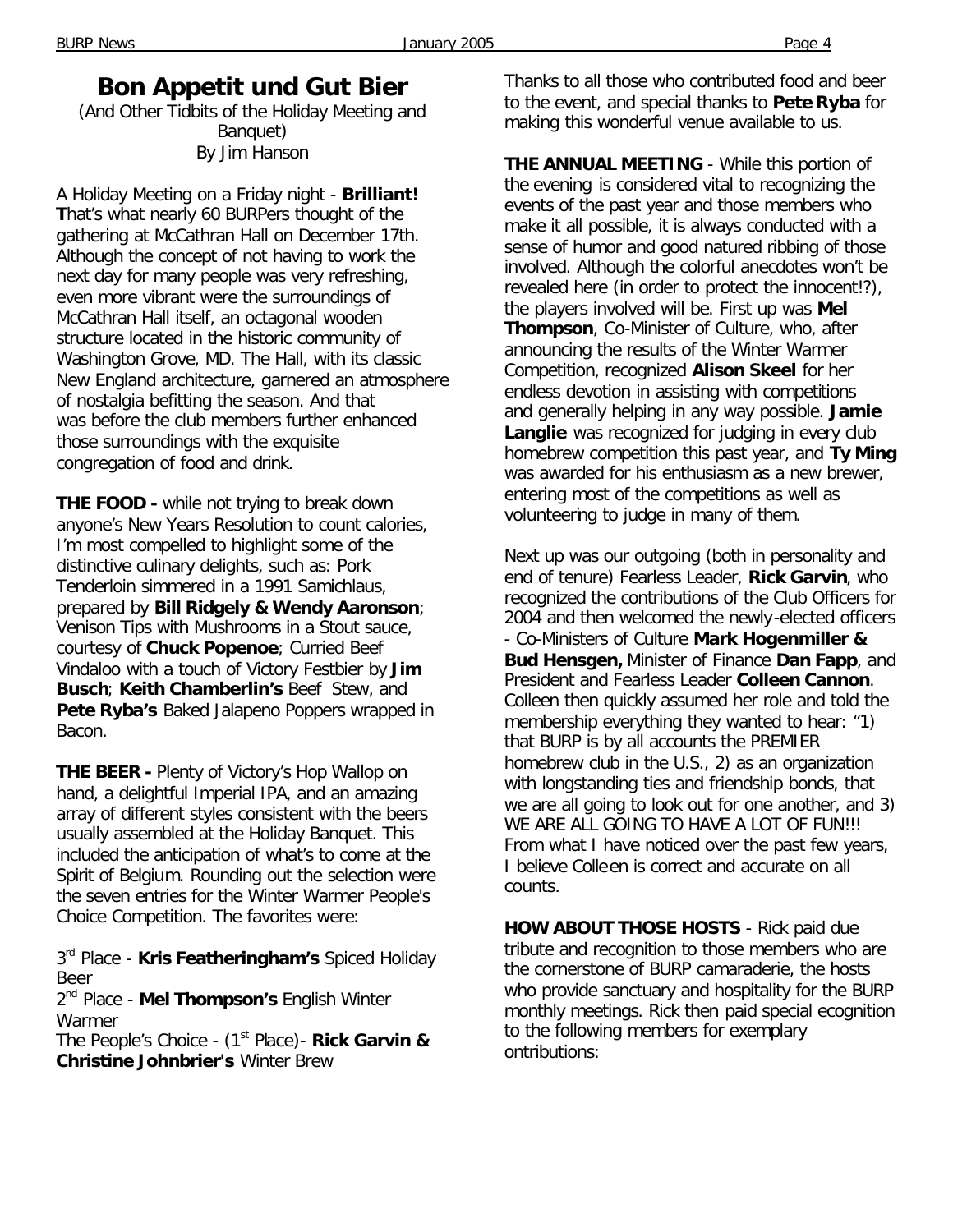BURP News Page 5

Spirit of Free Beer- **Dave & Becky Pyle** (oganization and coordination) and **Mark Hogenmiller** (registrar) MASHOUT - **Kathleen & Bob Warriner** (procuring t-shirts) Real Ale Festival - **Tom Cannon & Andy Anderson** (organization and coordination)

All those recognized were awarded corked bottles of various world-renowned beers, tokens of appreciation from the club membership. On that note, the remaining food and beer was consumed, and all went their separate ways fat and happy.

**Ed Note:** Special thanks also go to those who stayed after the event to help clean up. This level of effort maintains the club reputation and the certainty of our being invited back for subsequent events.

# **? ? ? ? ? ? ? ?**  *RYDler*

Q. How's the craft brew industry going to compete with the big three?

### **? ? ? ? ? ? ? ?**

## **February Club Competition – English Brown Ales**

*By Mark Hogenmiller, Co-Minister of Culture*

#### **History/Background**

All Brown ales have their roots in Britain. At one time, all ales were dark. According to beer writer Michael Jackson, milds are descendants of the lesser porters brewed in London. London's water, high in carbonates and sodium chloride, helped to produce good sweet, full, luscious dark brews.

Mild/Brown Ales predate Porter and probably had been brewed for centuries before this. The term Mild may even refer to the fresh, sweeter, less hoppy of the "three threads" used to produce early Porter (the other two being a highly hopped beer and a stale/sour aged beer). At one time, all English breweries had an offering of this type.

Milds are generally dark, sweet, light in body and hoppiness but not flavor. They are also low in alcohol (O.G. 1.030-1.038) They have a bit of a working class image and are considered a good restorative in the industrial cities of the English Midlands, Birmingham, Walsall, and Dudley, where they still enjoy a large following.

Darker ales began to fall out of favor with the advent of the famed pale ales from the Midlands, most notably those from Burton-upon-Trent (Bass, Marston's). They were pale in the sense that they were translucent, a reddish amber-to-bronze when most beers were opaque. In response to the popularity of the brews of Burton-upon-Trent, the Newcastle brewery in the northern English city of the same name began producing a tawny translucent dry nutty brown ale to rival the pales to the south. Three years in the making by the brewer, Colonel Porter, it was received with great renown upon its release around 1927. Newcastle Brown Ale is still quite popular today. It has an original gravity 1.044-1.046, 24 IBUS, and an alcohol content by weight of 3.8%. Another popular English brown ale is the well-known Samuel Smith's Nut Brown Ale (1.048, 34 IBUS).

#### **Characteristics**

Extensive use of crystal malt gives a caramel-toffee sweetness to this style. This "dessert-like" sweetness is Brown Ale's characteristic flavor. This style differs in the north and south of England. In the North, it is generally around 1040-1052 SG, 4.5-5.4%, and around 9-14 degrees in color. In the South, it will be lighter (1035-1042 SG), much darker (19 -35 degrees), and lower alcohol (2.8- 4.2%). The northern examples will be a bit drier than the sweet southern versions. Hopping rates will be low, in any case, in the 8-15 BU range, and the beer will be medium bodied

#### **Brewing Procedure**

Pale ale malts, infusion mash, with lots of crystal malt (probably up to 20%) are characteristic. Darker crystal and brown malts will also be used in the Southern versions of this style. Top-fermenting British Ale yeasts are used.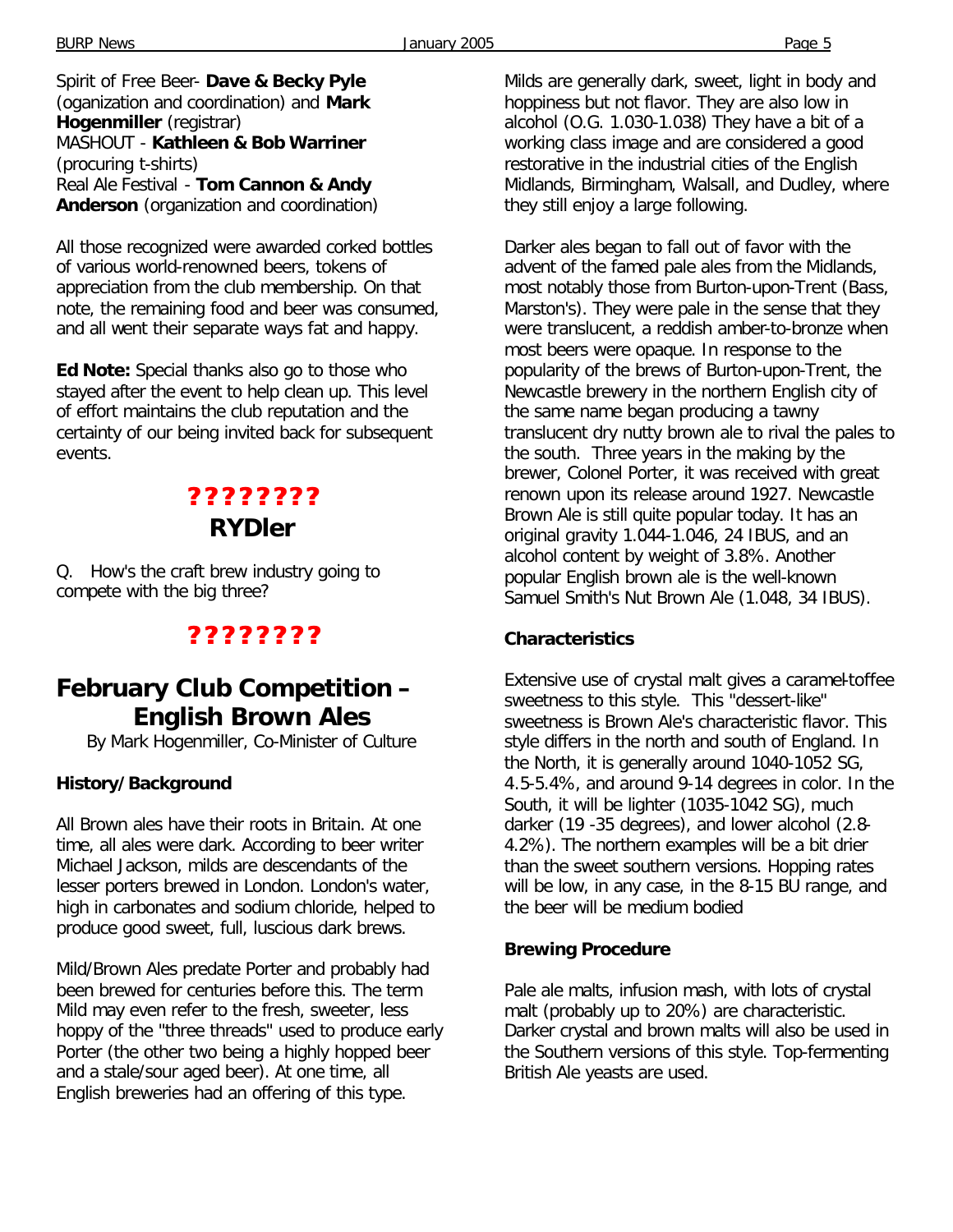BURP News Page 6

| English<br><b>Brown</b><br>Ale     | <b>OG</b>   | FG          | ABV%        | <b>IBU</b> | <b>SRM</b> |
|------------------------------------|-------------|-------------|-------------|------------|------------|
| 11A. Mild                          | 1.030-1.038 | 1.008-1.013 | $2.8 - 4.5$ | $10 - 25$  | $12 - 25$  |
| 11B. S.<br>English<br><b>Brown</b> | 1.035-1.042 | 1.011-1.014 | $2.8 - 4.2$ | $12 - 20$  | 19-35      |
| 11C. N.<br>English<br><b>Brown</b> | 1.040-1.052 | 1.008-1.013 | $4.2 - 5.4$ | $20 - 30$  | $12-22$    |

### **11A. Mild**

**Aroma:** Low to moderate malt aroma, and may have some fruitiness. The malt expression can take on a wide range of character, which can include caramelly, grainy, toasted, nutty, chocolate, or lightly roasted. Little to no hop aroma. Very low to no diacetyl.

**Appearance:** Copper to dark brown or mahogany color. A few paler examples (medium amber to light brown) exist. Generally clear, although is traditionally unfiltered. Low to moderate off-white to tan head. Retention may be poor due to low carbonation, adjunct use and low gravity. **Flavor:** Generally a malty beer, although may have a very wide range of malt- and yeast-based flavors (e.g., malty, sweet, caramel, toffee, toast, nutty, chocolate, coffee, roast, vinous, fruit, licorice, molasses, plum, raisin). Can finish sweet or dry. Versions with darker malts may have a dry, roasted finish. Low to moderate bitterness, enough to provide some balance but not enough to overpower the malt. Fruity esters moderate to none. Diacetyl and hop flavor low to none.

**Mouthfeel:** Light to medium body. Generally low to medium-low carbonation. Roast-based versions may have a light astringency. Sweeter versions may seem to have a rather full mouthfeel for the gravity.

**Overall Impression**: A light-flavored, maltaccented beer that is readily suited to drinking in quantity. Refreshing, yet flavorful. Some versions may seem like lower gravity brown porters. **History:** May have evolved as one of the elements

of early porters. In modern terms, the name "mild" refers to the relative lack of hop bitterness (i.e. less hoppy than a pale ale, and not so strong).

Originally, the "mildness" may have referred to the fact that this beer was young and did not yet have the moderate sourness that aged batches had. Somewhat rare in England, good versions may still be found in the Midlands around Birmingham. **Comments:** Most are low-gravity session beers, although some versions may be made in the

stronger (4%+) range for export, festivals, seasonal and/or special occasions. Generally served on cask; session-strength bottled versions don't often travel well. A wide range of interpretations are possible.

**Ingredients**: Pale English base malts (often fairly dextrinous), crystal and darker malts should comprise the grist. May use sugar adjuncts. English hop varieties would be most suitable, though their character is muted. Characterful English ale yeast. **Commercial Examples:** Moorhouse Black Cat, Highgate Mild, Brain's Dark, Banks's Mild, Coach House Gunpowder Strong Mild, Gale's Festival Mild, Woodforde's Norfolk Nog, Goose Island PMD Mild

### **11B. Southern English Brown**

**Aroma:** Malty-sweet, often with a rich, caramel or toffee-like character. Moderately fruity, often with notes of dark fruits such as plums and/or raisins. Very low to no hop aroma. No diacetyl.

**Appearance:** Light to dark brown, and can be almost black. Nearly opaque, although should be relatively clear if visible. Low to moderate off-white to tan head.

**Flavor:** Deep, caramel-like malty sweetness on the palate and lasting into the finish. May have a moderate dark fruit complexity. Low hop bitterness. Hop flavor is low to non-existent. Little or no perceivable roasty or bitter black malt flavor. Moderately sweet finish with a smooth, malty aftertaste. Low to no diacetyl.

**Mouthfeel:** Medium body, but residual sweetness may give a heavier impression. Low to moderately low carbonation.

**Overall Impression**: A luscious, malt-oriented brown ale, with a caramel, dark fruit complexity of malt flavor. May seem somewhat like a smaller version of a sweet stout or a sweet version of a dark mild.

**History:** English brown ales are generally split into sub-styles along geographic lines. Southern English (or "London-style") brown ales are darker, sweeter, and lower gravity than their Northern cousins.

**Comments:** Increasingly rare. Some consider it a bottled version of dark mild.

**Ingredients:** English pale ale malt as a base with a healthy proportion of darker caramel malts and often some roasted malts. Moderate to high carbonate water would appropriately balance the dark malt acidity. English hop varieties are most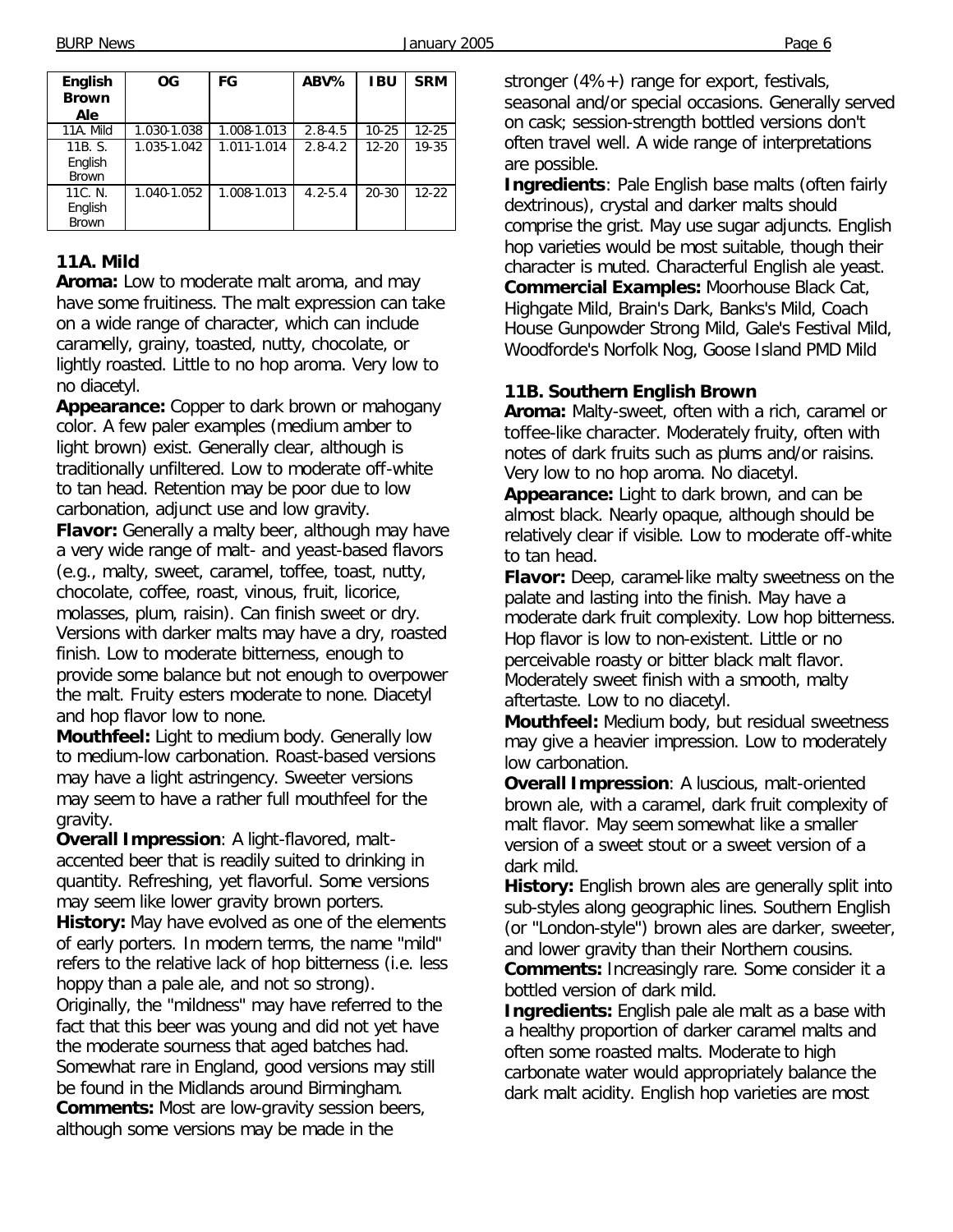authentic, though with low flavor and bitterness almost any type could be used.

**Commercial Examples:** Mann's Brown Ale (bottled, but not available in the US), Tolly Cobbold Cobnut Nut Brown Ale

#### **11C. Northern English Brown Ale**

**Aroma:** Light, sweet malt aroma with toffee, nutty and/or caramel notes. A light but appealing fresh hop aroma (UK varieties) may also be noticed. A light fruity ester aroma may be evident in these beers, but should not dominate. Very low to no diacetyl.

**Appearance:** Dark amber to reddish-brown color. Clear. Low to moderate off-white to light tan head. **Flavor**: Gentle to moderate malt sweetness, with a nutty, lightly caramelly character and a medium-dry to dry finish. Malt may also have a toasted, biscuity, or toffee-like character. Medium to medium-low bitterness. Malt-hop balance is nearly even, with hop flavor low to none (UK varieties). Some fruity esters can be present; low diacetyl (especially butterscotch) is optional but acceptable. **Mouthfeel:** Medium-light to medium body. Medium to medium-high carbonation.

**Overall Impression:** Drier and more hop-oriented that southern English brown ale, with a nutty character rather than caramel.

**Comments:** English brown ales are generally split into sub-styles along geographic lines.

**Ingredients:** English mild ale or pale ale malt base with caramel malts. May also have small amounts darker malts (e.g., chocolate) to provide color and the nutty character. English hop varieties are most authentic. Moderate carbonate water.

**Commercial Examples:** Newcastle Brown Ale, Samuel Smith's Nut Brown Ale, Tolly Cobbold Cobnut Special Nut Brown Ale, Goose Island Hex Nut Brown Ale

#### **COLD IRON MILD ALE**

Ingredients for 5.0 gallons: 3.3lbs British Pale Syrup Unhopped 1 lb British DME Unhopped 8 oz Crystal 60L 4 oz Chocolate 0.5 lbs Brown Sugar 1 oz Fuggles 4.3% BOIL 45 minutes Irish Moss

Suggested Yeasts: Wyeast 1028 London Ale, Wyeast 1968 London ESB, White Labs WLP002, WLP005

Boil Time: 60 minutes Add brown sugar 15 minutes prior to end of boil, also adding Irish Moss. After boiling and cooling adjust volume of wort in Primary Fermenter to 5.ogallons with distilled water if necessary. All grain brewers substitute 6 lbs Mild Malt for Liquid and Dry extract.

Estimated OG 1.033 IBUs 17 SRM 16

## **A Vertical Tasting of Sierra Nevada Celebration Ale**

*By Bill Ridgely*

Over the holidays, I had an opportunity to participate in a tasting of seven vintages of Celebration Ale, the seasonal IPA from Sierra Nevada Brewing Co. The tasting began with the 1993 version, then progressed through a six-year run from 1999 through 2004. The 1993 bottle had been cellared for 10 years. The 1999-2004 bottles had all been kept under constant refrigeration. Scoring is based on the "5-star" system.

The only consistent characteristic of all vintages was appearance – each beer displayed the classic Celebration Ale bronze-copper color and was crystal clear. Head retention was also good in all samples.

Here are my notes from the tasting:

1993 – Oxidation very evident in the nose with lots of sherry & paper notes. The aroma of Cascade hops is still evident, though. Oxidation carries through into the flavor and detracts, but a good amount of hop bitterness is still present and melds well with the malt sweetness. Finish is hoppy but relatively quick. \*\*

1999 – Oxidation is much more subdued in this sample but still evident. Hop aroma is surprisingly subdued. The body of this beer seems a bit lighter than the '93 version. Hop bitterness and flavor are still quite evident and well rounded. Finish is bitter and lingering. \*\*\*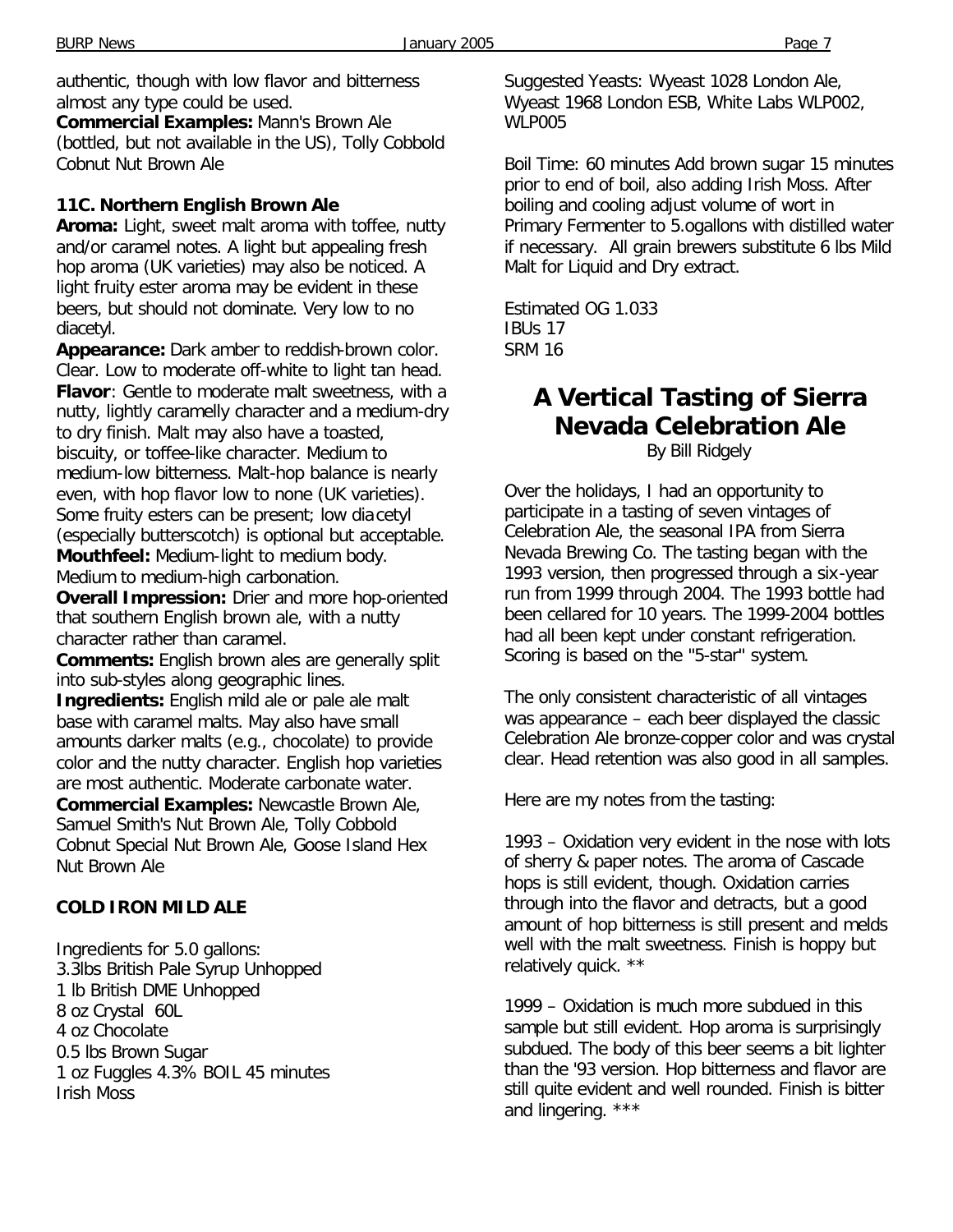2000 – No significant oxidation present in this sample. Again, the hop aroma is very subdued. The hops come through strongly in the flavor, though, especially at entry. The beer is nicely balanced with all flavors melded well. Finish is not as bitter or lingering as the '99 version. \*\*\*

2001 – The hop aroma is back in this one – that great citric and piney northwest hop nose. Entry is maltier this time followed almost immediately by aggressive hop bitterness. Finish is well balanced between strong hop flavors and malty sweetness. This is a very well preserved beer. \*\*\*\*

2002 – Hop aroma is as subdued as in earlier samples. Hop bitterness and flavor are also not very well displayed. Flavor balance is on the malty side with some oxidation evident. Some hop bitterness carries through to the finish but dissipates quickly. (I expected this beer to be as good or better than the 2001 but was quite disappointed). \*\* ½

2003 – Lovely aroma of Pacific Northwest hops with lots of pine notes. Hop bitterness on entry carries through to a long, spicy finish. Malt backbone is a bit subdued, making the body a tad thin, but the balance seems about right. I recall this beer being much more aggressive last year. Slight touch of oxidation on warmup but in general, the beer has mellowed nicely over the course of the year. \*\*\* ½

2004 – Hop aroma is much more subdued than in earlier samples. Grapefruit and other citrus notes predominate. Hop bitterness is much more subdued than the 2003 edition at its freshest, but the hop flavor has moved to the front. Good malt backbone and nice balance of flavors. Unlike the 2003, this beer is well balanced even at its freshest. A very good year! \*\*\*\*

# **? ? ? ? ? ? ? ?**

## *Answer to Jan RYDler:*

A. Generic advertising? Anheuser-Busch will spend \$24 million on Super Bowl ads. The brewer has purchased ten 30-second ads at a cost of \$2.4 million each, a company official said. PepsiCo and Visa International have also purchased some of the 58 available half-minute spots, 90% of which have already been sold (Baltimore Sun/Bloomberg)

### **? ? ? ? ? ? ? ?**

## **BURP 10 and 20 Years Ago**

*Compiled By Bill Ridgely*

#### **20 Years Ago, Jan 1985**

The first meeting of 1985 was held at the home of President **Dan McCoubrey** in Wheaton. The slate of officers nominated at the December meeting was unanimously voted into office. These included: **Joel Spencer** (President), **Bob Wright**  (Executive VP), **Dan McCoubrey** (Conference VP), **Dan McCabe** (Activities VP), **Bobby Bauer**  (Treasurer), **Hank Rupprecht** (Secretary), **Bob Klothe** (Historian/Librarian), and **Ralph Bucca**  (Membership Chairman). Following the election, a blind tasting of American megabrews was held to determine if BURPers could really taste the difference between the brands. Unfortunately, the results of the tasting were never reported. Finally, the "First Annual BURP Red-Hot Tournament" was announced. This first club chili competition would be held on Sunday, Feb 24 at the parish hall of the Church of the Ascension in Silver Spring, MD.

#### **10 Years Ago, Jan 1995**

New BURP officers were elected in January at the home of **John Gardiner & Pat Compton** in Annandale. Election Commissioner **Alison Skeel**  announced the winners: **Polly Goldman**  (President), **Wendy Aaronson** (Minister of Education), **Delano DuGarm** (Minister of Culture), **Bruce Feist** (Minister of Truth), **Bill Ridgely**  (Minister of Propaganda), **Bob Dawson** (Minister of Finance), and **Katy DuGarm** (Libeerian). Following the election, a Pale Ale competition was held, with **Jim Busch** winning both 1st Place (with an IPA) and 2nd Place (with an ESB). **Robbie Zev Ludwick** came in 3rd with his American Pale Ale. Meeting reporter **Becky Pyle** noted the wide variety of beers, ciders, and meads offered at the event, including **Polly's** Lemon Grass Wheat Beer, **Tim Artz's** Smoked Porter made with apple chips, and **John Gardiner's** Banana Mead.